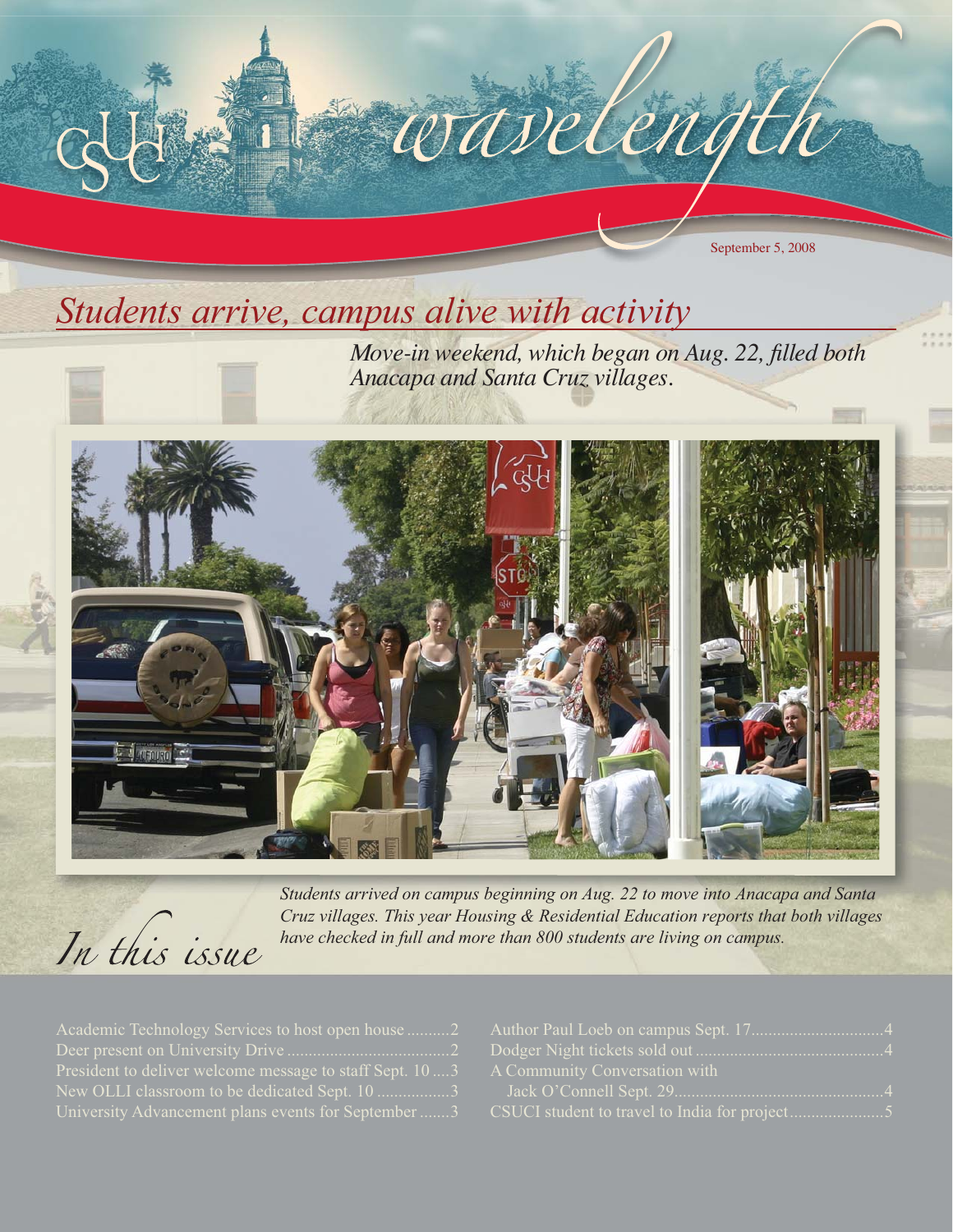

# Academic Technology Services to host open house

The campus community is invited to visit Academic Technology Services in its new location in the Broome Library, room 2675, from 1 to 2:30 p.m. on Tuesday, Sept. 16. Meet the staff and learn about services and plans for the Learning Management Evaluation Project. Refreshments will be served.

*For more information contact Judy Swanson, Manager of IT User Services, ext. 8924 or*  judy.swanson@csuci.edu*.*

#### Deer present on University Drive

There has been an increase in the number of deer recently sighted along University Drive. In an effort to keep the roadways safe for all users, motorists using University Drive should adhere to the 35 mph speed limit. University Police ask that everyone take extra precautions in areas where the yellow deer crossing signs are posted, and pay additional attention to the sides of the roadways. If there is a deer near the roadway, slow down, turn on your emergency flashers, and continue to drive slowly through the area until it is safe to return to the 35 mph speed limit. Avoid stopping in the roadway if possible as a driver of another vehicle approaching from behind may not expect a vehicle stopped in a location where vehicles are not typically stopped.

University Police can be reached by calling ext. 8444 from any campus phone, or dialing 805-437-8444 from a cellular phone. Calling 9-1-1 from a cellular phone will not connect you to University Police dispatch.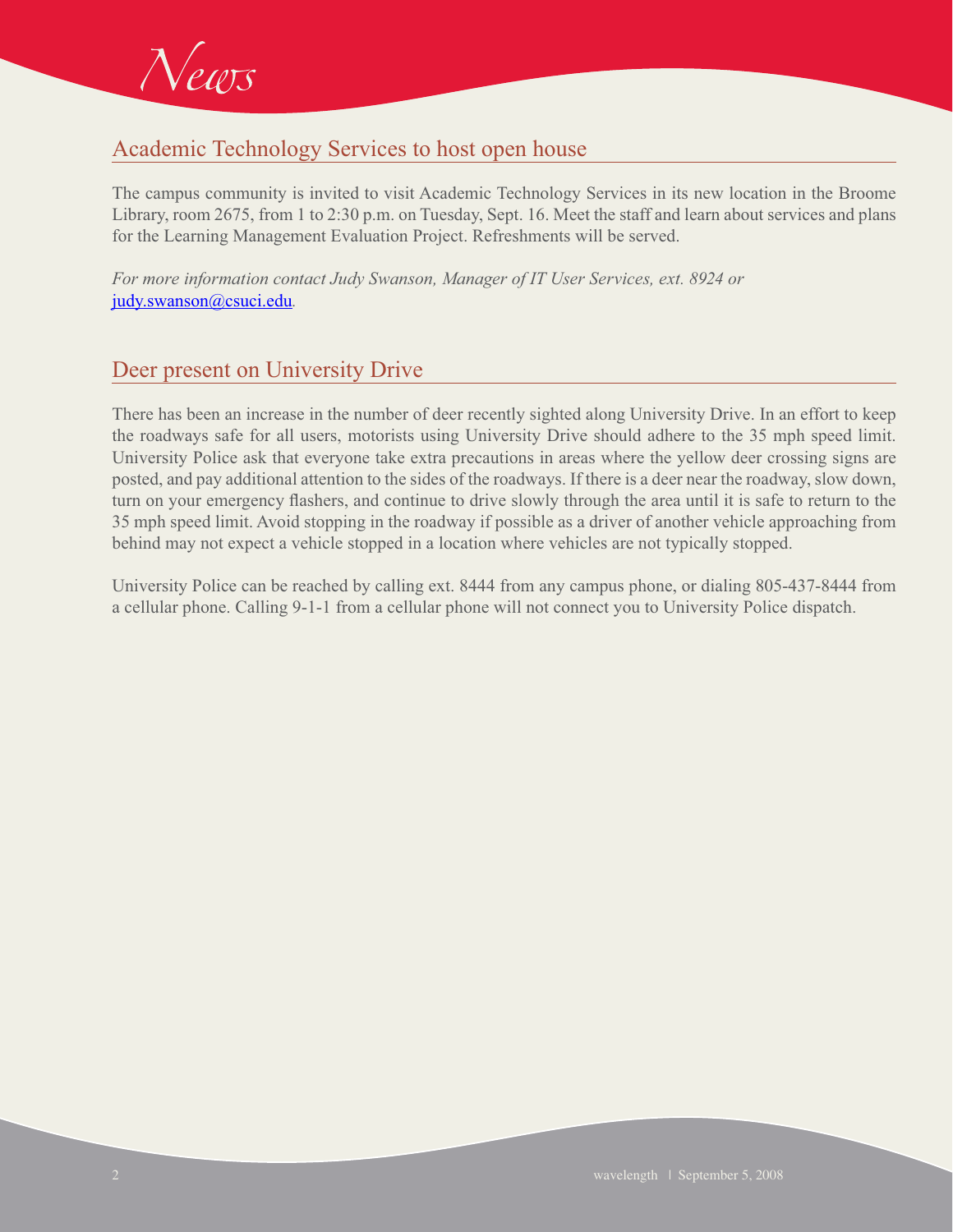

## President to deliver welcome message to staff Sept. 10

University President Richard R. Rush invites the University's staff members to join him for "Coffee with the President" on Wednesday, Sept. 10 in Malibu Hall 100. The event will be held from 8:30 a.m. to 9:30 a.m. All University staff members are encouraged to attend and hear a special message from the President.

*For more information contact the Office of the President at ext. 8410.*

#### New OLLI classroom to be dedicated Sept. 10

There will be a dedication ceremony for the new Osher Lifelong Learning Institute classroom at 1 p.m. on Wednesday, Sept. 10. The classroom will be named the Richard Merkin Room and is room 2325 in the John Spoor Broome Library. A reception will follow in room 2320. The room is a gift from the Merkin Family Foundation and OLLI donors. The campus community is invited to attend. RSVPs are requested and can be made by calling ext. 8598 or by emailing **amber.weir@csuci.edu**. RSVPs must be made by Friday, Sept. 5.

#### University Advancement plans events for September

The campus community is invited to attend the Bell Tower East Courtyard Dedication at 10:30 a.m. on Wednesday, Sept. 10. The event will take place in the courtyard and those who donated to the effort will be recognized and the courtyard will be dedicated for use.

On Thursday, Sept.18, the CSUCI Foundation will hold its annual Fall Foundation Breakfast at 9 a.m. in Malibu Hall 100. A hot breakfast will be served and the CSUCI Foundation will present its projects for the year. There will be prizes with the top prize being two tickets to the Oct. 4 President's Dinner.

*For more information contact Marti DeLaO, Director of Advancement and Foundation Operations, at ext. 8919 or* marti.delao@csuci.edu*.*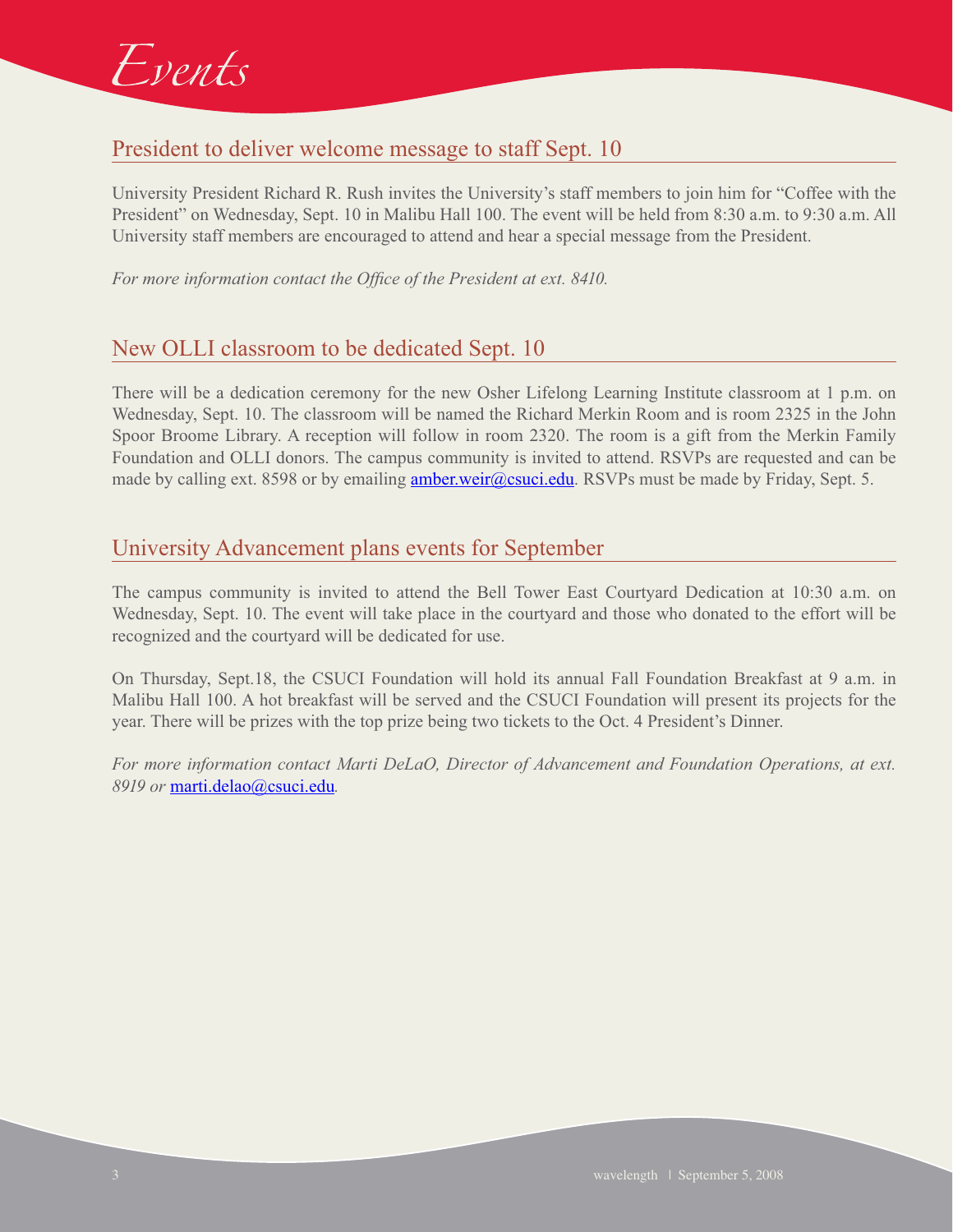## Author Paul Loeb on campus Sept. 17

Author Paul Rogat Loeb will visit campus and give a talk at 7 p.m. on Wednesday, Sept. 17, in Malibu Hall 100. His presentation is free of charge and is open to the campus community and the public.

Loeb is the author of The Impossible Will Take a Little While: A Citizen's Guide to Hope in a Time of Fear (Basic Books, 2004, and named the no. 3 political book of that year by the History Channel and the American Book Association); Soul of a Citizen: Living With Conviction in a Cynical Time (St Martin's Press 1999, with more than 95,000 copies in print); Generation at the Crossroads: Apathy and Action on the American Campus (Rutgers University Press, 1994); Nuclear Culture, and Hope in Hard Times. He has written on social involvement for several publications including The New York Times, Washington Post, USA Today, Los Angeles Times, Boston Globe, and the International Herald Tribune. His January 2002 talk at the annual provost's conference of the American Association of State Colleges and Universities inspired what is now a 200-campus American Democracy Project.

*For more information contact Pilar Pacheco, Assistant Director for the Center of Community Engagement, at ext. 8851 or* pilar.pacheco@csuci.edu*.* 

#### Dodger Night tickets sold out

Tickets for the fifth Annual Alumni & Friends Dodger Night scheduled for Saturday, Sept. 20 are sold out.

*For more information about this event contact Alumni Relations at ext. 8952 or tania.garcia@csuci.edu.* 

#### A Community Conversation with Jack O'Connell Sept. 29

The University will host "Reframing Accountability: A Community Conversation with State Superintendent of Public Instruction Jack O'Connell," on campus at 4 p.m. on Monday, Sept. 29. The event will be held in Aliso Hall 150 and an RSVP is required.

O'Connell has vast experience in public education and is an observer of the trends and changes in schooling, including accountability. He will be addressing issues such as changing expectations for school accountability and performance standards, school drop out rates, and gaps in achievement between ethnic groups. The public will have an opportunity to ask questions at the end of his presentation.

*To RSVP for this event, send an email including your name and the number of attendees to*  amber.weir@csuci.edu*.*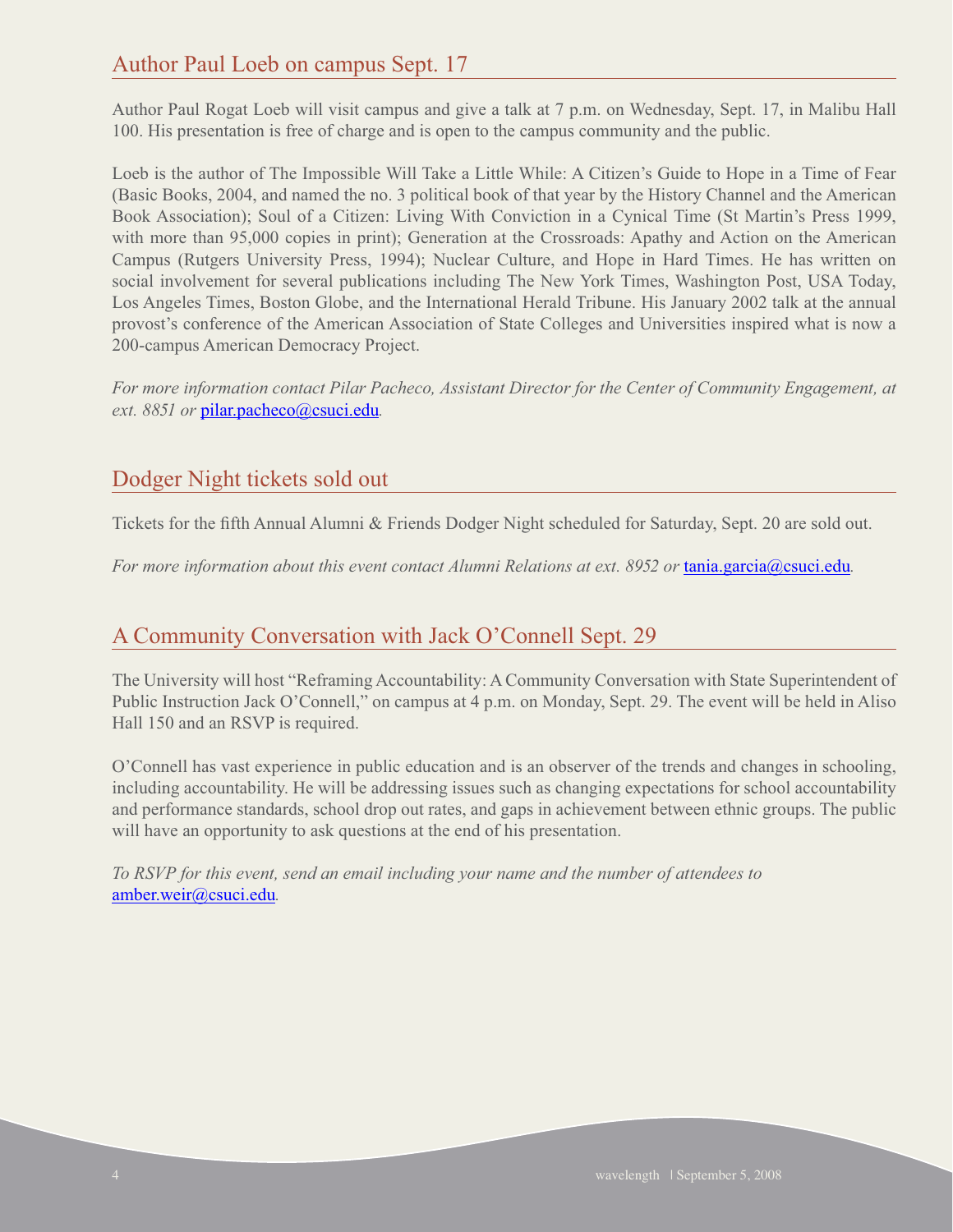# Other News

# CSUCI student to travel to India for project

India! A land that manufactured rockets and satellites, but where eight India! A land that manufactured rockets and satellites, but where eight out of 10 of its inhabitants have never traveled faster than oxen can pull their carts. A land where the sublime often stands side-by-side with the very worst this world can offer. Our fellow human beings are struggling; they need help to rise up from the grip of misfortune. Disappointingly, not everyone is willing to take action. Not everyone understands, not everyone thinks they're affected, so not everyone cares. ingly,<br>s, not<br>en in

To help promote the education and cultural development of children in impoverished areas of India, an organization devoted to the Promise of Assurance to Children Everywhere, P.A.C.E. Universal, is aiding in the development of the first prototype learning center in Calcutta, India. The center will combat poverty, illiteracy, and bring the opportunity of a better future for all those involved.



Volunteers from around the world have been aiding with this project. I

am honored to be one of them. My name is Jaclyn Smith, and I am a sophomore at Cal State Channel Islands. It is through CSUCI Rotaract Club and Camarillo Noontime Rotary Club that this opportunity has been presented. I will be leaving in October for three weeks to learn more about Indian culture and to assist in classrooms where 130 young girls, who are likely to otherwise be sold into hostile conditions by their families, will instead be attending the Piyali Learning Center, P.A.C.E.'s prototype community school just outside Calcutta. I would like to thank my fellow club members as well as my classmates for their undivided support. What more could I ask for than to watch a dream of education, a dream of making a difference, a dream of change, turn from hopeless into reality. I smile because I know we can make a difference.

*Provided by Christine Popok, Lecturer of English and Advisor for the CSUCI Rotaract Club, and Jaclyn Smith, student.*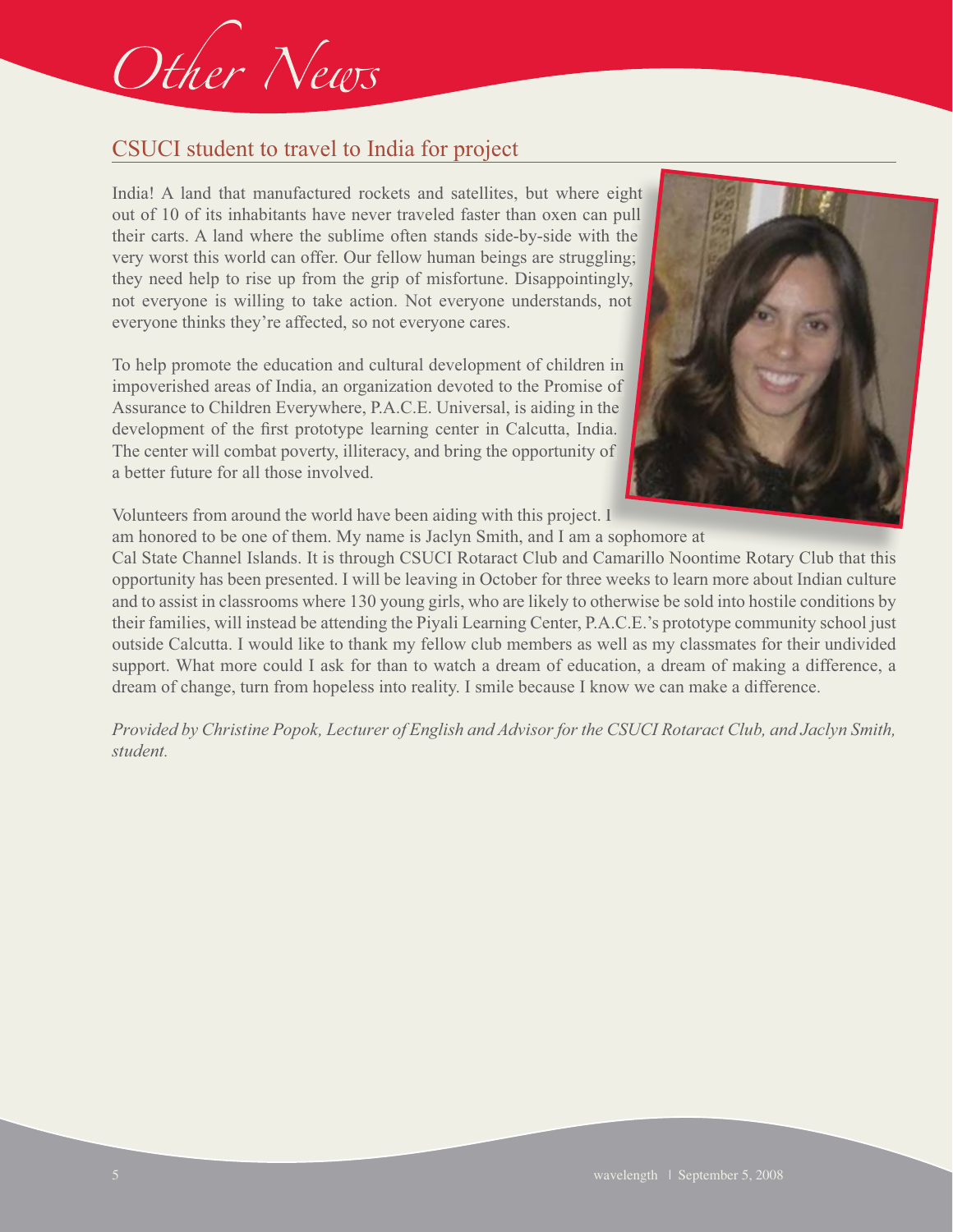

Former University library razed for new Student Union



*Share your news – wavelength the campus communication vehicle wavelength* is an electronic, internal newsletter that helps strengthen internal communication and participation across the University through timely updates on campus developments and activities. This publication is sent out via e-mail every other Friday.

If you have information you would like shared throughout the campus email it to **wavelength@csuci.edu**. Items should be submitted by 5 p.m. Tuesday prior to the Friday publication date. We encourage your participation, input, and suggestions as we consider this your newsletter and invite you to share with your campus colleagues.